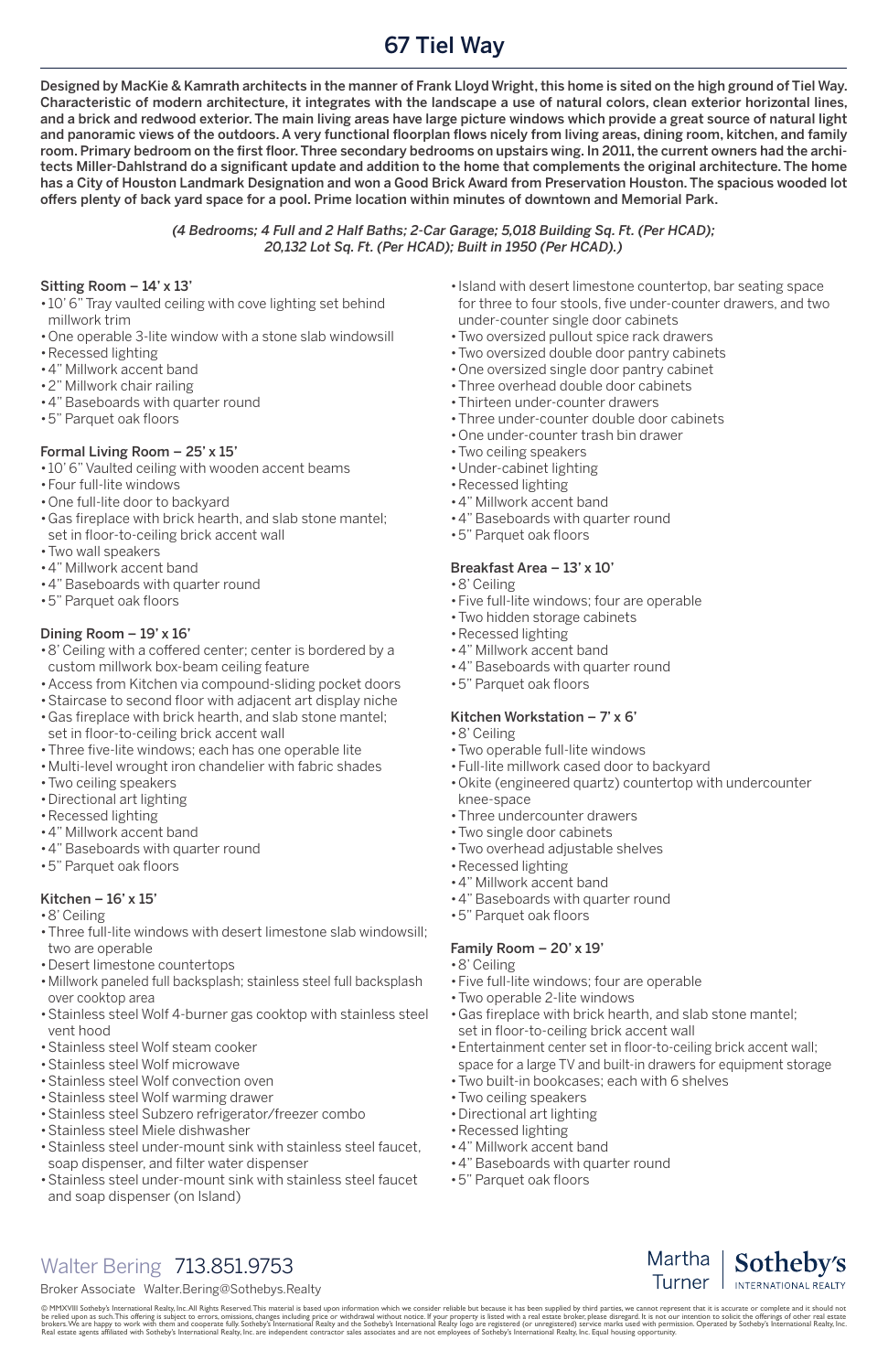#### Wet Bar  $-15' \times 5'$

- •8' Ceiling
- •Desert limestone countertop with mirrored full backsplash
- •Stainless steel sink with brushed nickel gooseneck faucet and stainless-steel filtered water dispenser
- •Three overhead double door cabinets
- •ULine wine refrigerator with approximately 40 bottle capacity
- •ULine beverage refrigerator with cabinet façade
- •Hoshizaki American Inc. ice maker with cabinet façade
- •Three under-counter drawers
- •One under-counter single door cabinet
- •Three built-in cabinets (two double door and one single door) with four drawers underneath; one cabinet has four coat hooks, one cabinet has three adjustable shelves, and one cabinet has four adjustable shelves
- •Under-cabinet lighting
- •Recessed lighting
- •4" Millwork accent band
- •4" Baseboards with quarter round
- •5" Parquet oak floors

#### Formal Study  $-14' \times 12'$

- •8' Ceiling
- •Two operable 2-lite windows
- •Three bookcases; each with four adjustable shelves
- •Built-in desk with two overhead double door cabinets, one under-counter double door cabinet, ten drawers, six shelves, and wall-to-wall desk space
- •Two brushed nickel and frosted glass wall sconces
- •Two wall speakers
- •Recessed lighting
- •4" Millwork accent band
- •4" Baseboards
- •Carpet floors

### Office  $-9' \times 8'$

- •8' Ceiling
- •Sliding pocket door entry
- •Two operable full-lite windows
- •Built-in desk with laminate countertop, six drawers, one under-counter double door cabinet, two overhead double door cabinets, and under-cabinet lighting
- •One overhead double door cabinet
- •Built-in workstation with laminate countertop, five drawers, and nine overhead adjustable shelves
- •Two ceiling speakers
- •Recessed lighting
- •4" Millwork accent band
- •4" Baseboards with quarter round
- •5" Parquet oak floors

### Utility Room – 12' x 12'

- •8' Ceiling
- •Two full-lite operable windows
- •Laminate countertops and full backsplash
- •Porcelain utility sink with brushed nickel faucet
- •Fourteen drawers
- •Four overhead double door cabinets
- •Space for side by side full size washer and dryer (under-counter)

#### Powder Room 1 – 8' x 7'

- •8' Ceiling
- •Located near Foyer (front of home)
- •One operable 2-lite window
- •Vanity with desert limestone countertop, porcelain sink with brushed nickel faucet, and two drawers
- •Built-in mirror with two mirror mounted brushed nickel and frosted glass wall sconces
- •Two double door cabinets
- •Two single door cabinets
- •One brushed nickel hand towel rack
- •One brushed nickel toilet paper holder
- •Recessed lighting
- •4" Millwork accent band
- •4" Millwork baseboards
- •5" Parquet oak floors

### Powder Room 2 – 8' x 5'

- •8' Ceiling
- •Located near Kitchen (rear of home)
- •Vanity with desert limestone countertop, porcelain sink with brushed nickel faucet, one under-counter single door cabinet, and four drawers
- •One brushed nickel and frosted glass wall sconce
- •One brushed nickel toilet paper holder
- •Recessed lighting
- •4" Millwork accent band
- •4" Millwork baseboards with quarter round
- •5" Parquet oak floors

- •8' Ceiling
- •Pocket door entry from make-up vanity area
- •One operable 2-lite window
- •One brushed nickel towel hook
- •One brushed nickel hand towel rack
- •Built-in mirror with two wall mounted brushed nickel and frosted glass sconces
- •Vanity with desert limestone countertop, two porcelain sinks with brushed nickel faucets, two under-counter double door cabinets, eight drawers, and one pull-out oversized laundry hamper drawer
- •Space for full size refrigerator
- •SubZero 24" wine refrigerator with approximately 100 bottle capacity
- •Storage closet
- •One ceiling fan
- •Recessed lighting
- •4" Baseboards
- •Terrazzo tile floors

#### Primary Bedroom – 17' x 16'

- •9' Tray vaulted ceiling with 4" millwork accent
- •Two operable 2-lite windows
- •One full-lite window
- •Three cedar lined wardrobe cabinets; one has three shoe shelves, one dress hanging rod, and fluorescent light fixture, one has one hanging rod, two drawers, and a fluorescent light fixture, and one has two hanging rods and a fluorescent light fixture
- •Two ceiling speakers
- •Directional art lighting
- •Recessed lighting
- •4" Millwork accent band
- •4" Baseboards
- •Carpet floors

## Primary Closet – 13' x 7'

- •8' Ceiling
- •One mirrored wall
- •One overhead wrap-around shelf
- •Built-in dresser with two double door overhead cabinets, mirrored backsplash, ten drawers, one under-counter double door cabinet, and fifteen shelves
- •Five hanging rods; two are dress height
- •Two shelves
- •Track lighting
- •Carpet floors

### Primary Bathroom – 12' x 12'

- •Medicine cabinet with mirror façade, three shelves, and mirror on inside of cabinet door with light function
- •Wall-to-wall walk-in shower with seamless glass wall and dual glass entry doors, terrazzo tile floor, subway tile walls, terrazzo bench seat (bench seat extends outside of the shower), dual brushed nickel faucets, dual shower heads, and a brushed nickel hand sprayer
- •Make-up vanity area with desert limestone countertop, two drawers, mirrored backsplash with six makeup lights, one overhead double door cabinet, and pocket doors to conceal
- •Lavatory closet with one overhead double door cabinet, brushed nickel toilet paper holder, recessed lighting, 4" millwork accent band, 4" baseboards, and terrazzo tile floors
- •One ceiling speaker
- •Recessed lighting
- •4" Millwork accent band
- •4" Baseboards
- •Terrazzo tile floors